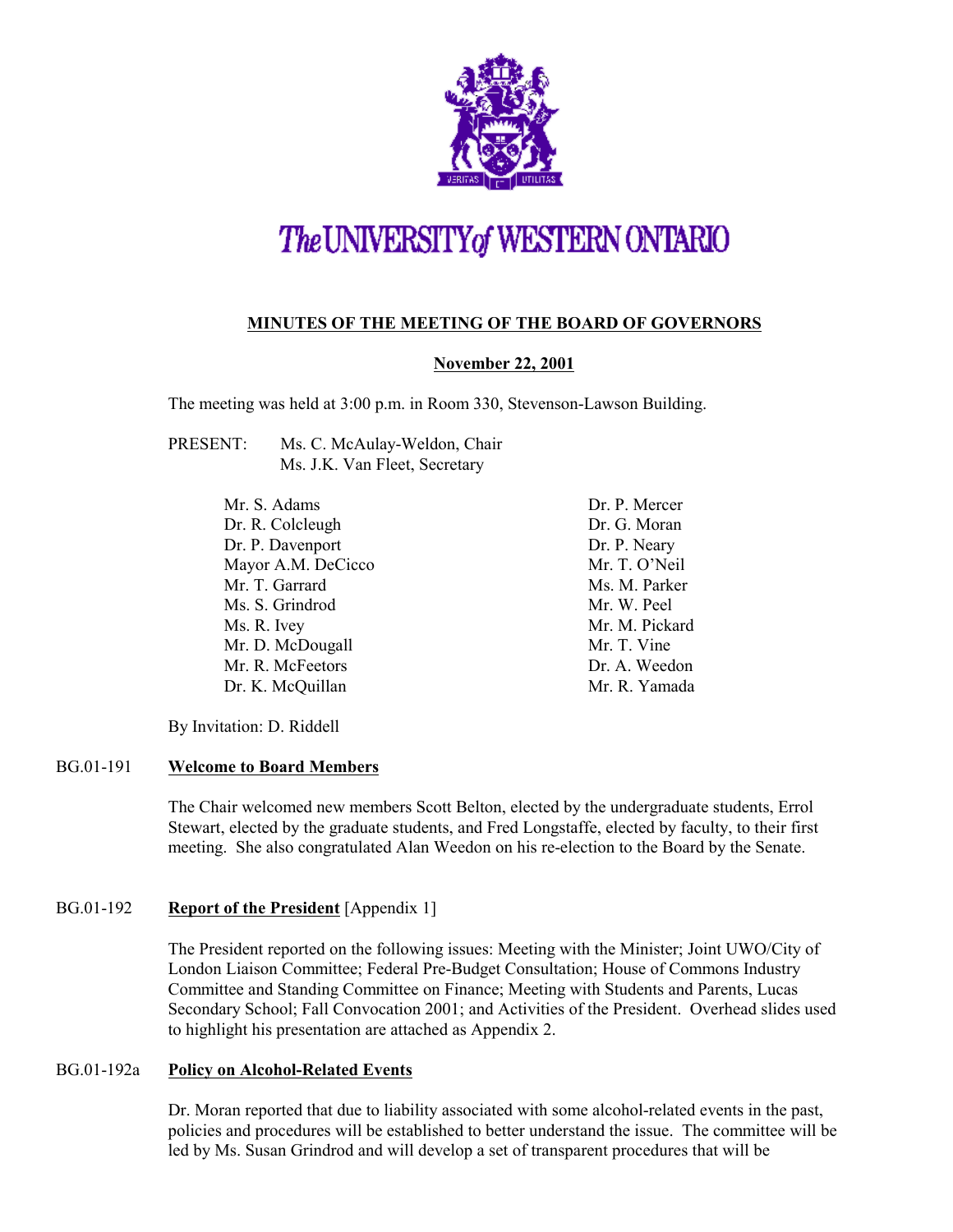communicated to students and others on campus that might organize such events.

## BG.01-193 **REPORT ON THE STRATEGIC PLANNING TASK FORCE: "MAKING CHOICES: WESTERN'S COMMITMENTS AS A RESEARCH-INTENSIVE UNIVERSITY"**  [Appendix II]

Dr. Davenport summarized the recent revisions to the document, "Making Choices: Western's Commitments as a Research-Intensive University" detailed in Appendix II.

It was moved by S. Adams, seconded by R. Ivey,

That the Board of Governors approve "*Making Choices: Western's Commitments as a Research-Intensive University*" and recommend its adoption by the University as document identifying strategic issues and defining institutional commitments for the coming decade.

CARRIED

#### BG.01-194 **UNANIMOUS CONSENT AGENDA** [Appendix III]

It was moved by W.W. Peel, seconded by P. Neary,

That the items listed in the Unanimous Consent Motion, detailed in Appendix III, be approved and/or received for information by the Board of Governors.

CARRIED

## **REPORT OF THE PROPERTY & FINANCE COMMITTEE** [Appendix IV]

#### BG.01-195 **University Records and Archives Policy**

It was moved by W.W. Peel, seconded by P. Neary,

That the University Records and Archives Policy be established as detailed in Appendix IV, Annex 1.

CARRIED by unanimous consent

## BG.01-196 **Deaccessioning Request: Hale Portrait by Reynolds**

It was moved by W.W. Peel, seconded by P. Neary,

That the Board of Governors approve the sale of Portrait of Col. John Hale c.1763 by Sir Joshua Reynolds (oil on canvas 126.4 x 101 cm) for the appraised amount of \$20,000 US to Mr. Timothy Hale, Larkbeare House, Whimple Devon, England, EX5 2RZ.

CARRIED by unanimous consent.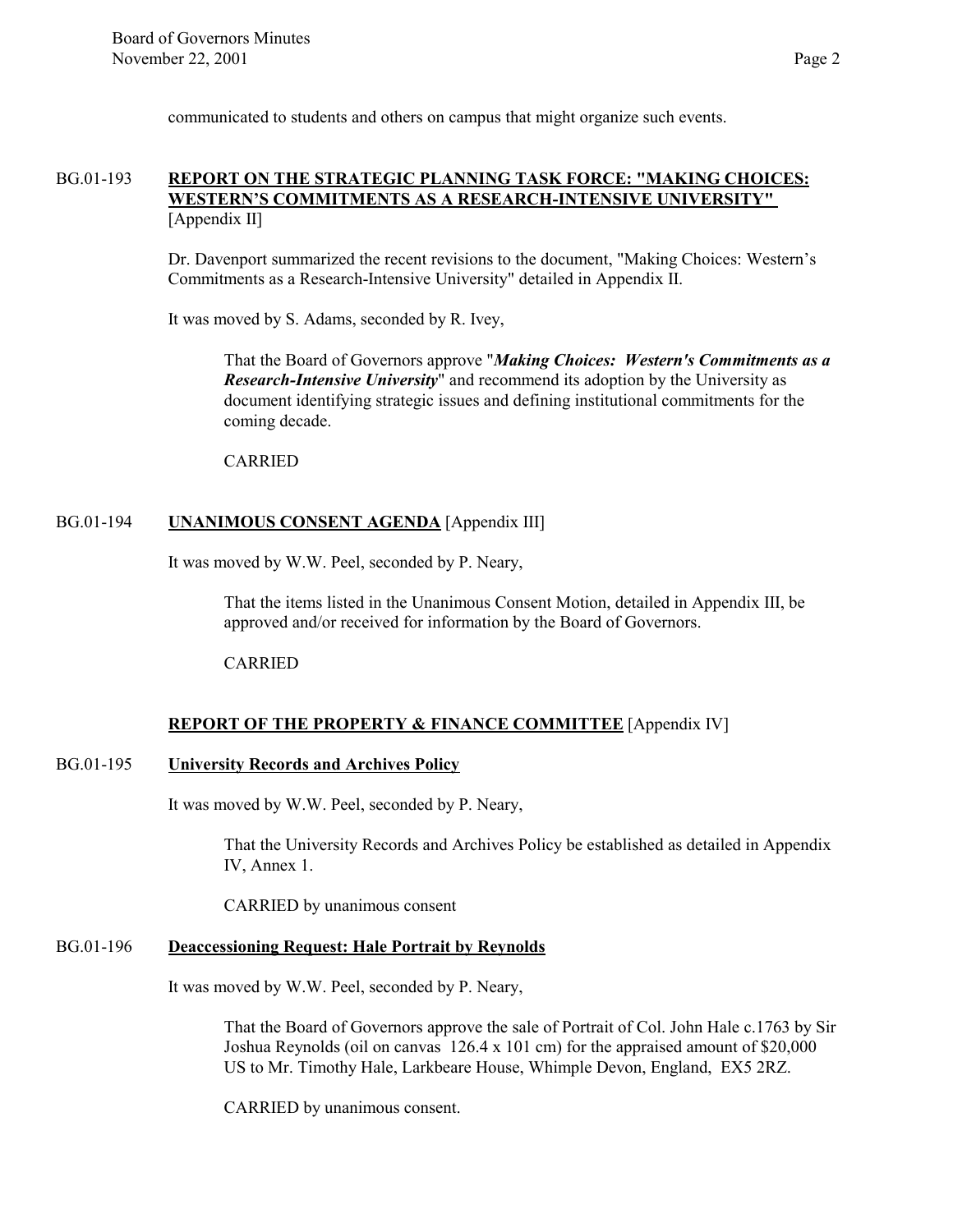#### BG.01-197 **Policy on Over-Expenditure of Research Accounts**

It was moved by W.W. Peel, seconded by P. Neary,

That the Board of Governors approve the policy on Over-Expenditure of Research Accounts shown in Annex 2 to Appendix IV**.**

CARRIED by unanimous consent.

## BG.01-198 **Siting and Design of the North Campus Building**

It was moved by D. McDougall, seconded by S. Adams,

That the Board of Governors approve the exterior design of the North Campus Building, as presented at the meeting.

The Board received a presentation of the modified architectural drawings of the North Campus Building which will be located between the Visual Arts Building and the Staging Building. The facility is intended to provide a large number of General University classrooms, accommodation for the Faculty of Information and Media Studies and Teaching Labs and Research Facilities for the Faculty of Science.

The question was called and CARRIED.

## BG.01-199 **Approval Process for Major Capital Projects and the Weldon Library Expansion Project**

Details regarding the approval process for Major Capital Projects and the Weldon Library Expansion Project, contained in Appendix IV, were received for information.

## BG.01-200 **Chair, Professorships, Fellowships**

The Board received information on the following designated chairs, professorships, and fellowships approved by the Property  $\&$  Finance Committee on behalf of the Board, detailed in Appendix IV.

The Bill and Anne Brock Family Professorship in Child Health Accelio Fellowship (formerly the JetForm Fellowship) The Oticon Professorship in Acoustic Signal Processing

## BG.01-201 **Report of the Survey of Student Finances 2000-01**

The Report of the Survey of Student Finances 2000-01, mailed under separate cover, was provided to the Board for information.

## BG.01-202 **Report on Environmental and/or Safety Incidents**

A report on the Canadian Nuclear Safety Commission Radiation Protection Evaluation, detailed in Appendix IV, information item 6, was received for information.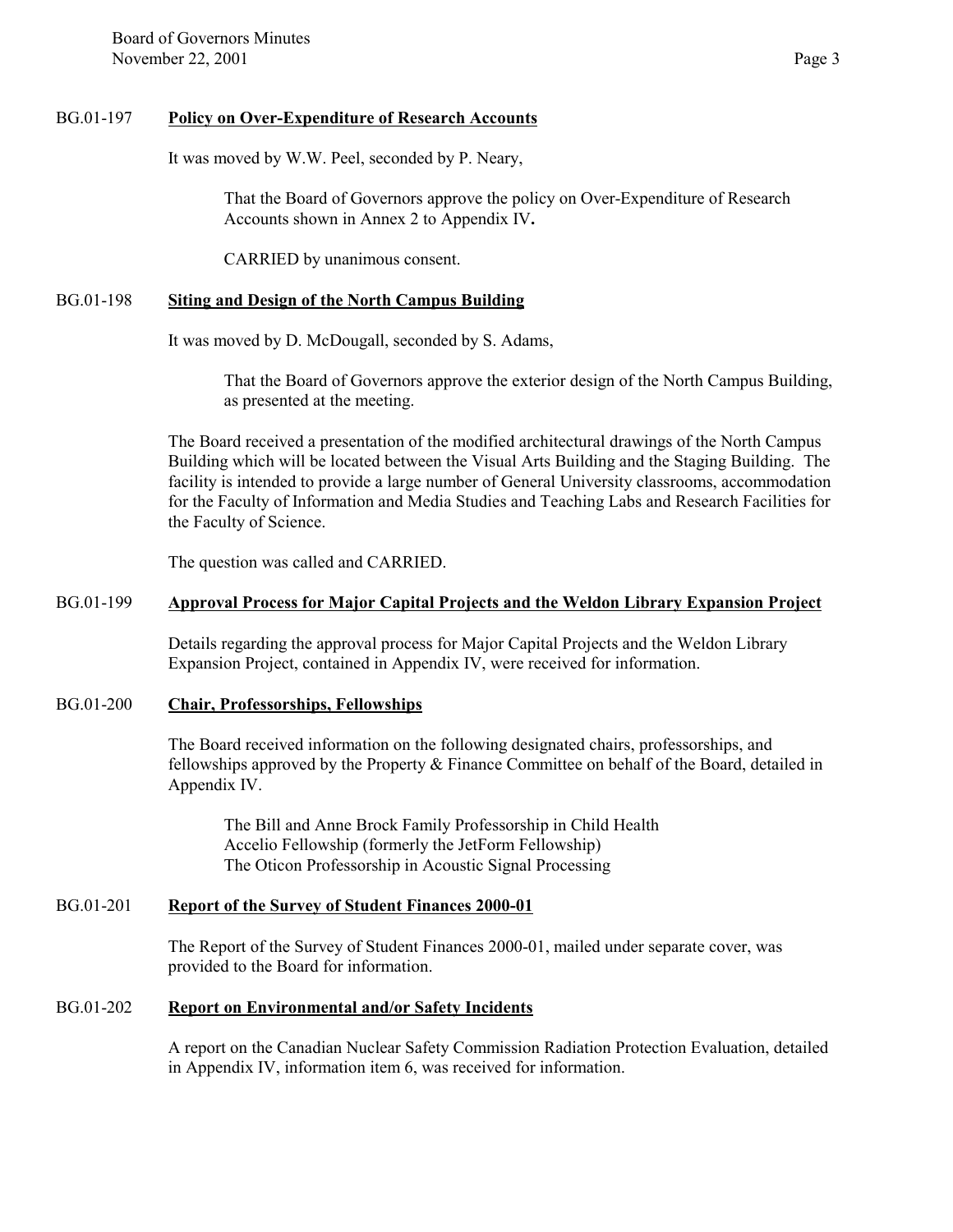Board of Governors Minutes November 22, 2001 Page 4

#### BG.01-203 **Scholarships, Awards, Prizes**

The Report on Scholarships, detailed in Appendix IV, Annex 7, was provided for information.

#### **REPORT OF THE CAMPUS AND COMMUNITY AFFAIRS COMMITTEE** [Appendix V]

#### BG.01-204 **Amendments to the Code of Student Conduct**

It was moved by W.W. Peel, seconded by P. Neary,

That The University of Western Ontario Code of Student Conduct be amended as highlighted below.

#### **Part VIII. Procedures**

#### **2. (b) Temporary Exclusions from Other Areas**

Academic or administrative unit heads (or designates) may ban a student from their area of jurisdiction if the unit head (or designate) believes on reasonable grounds that the student's continued presence in that area will be detrimental to good order or will constitute a threat to the safety of others. Such initial exclusion shall be for up to 48 hours and shall be reported immediately to the appropriate Dean or to the Vice-Provost. The President (or a designate) may impose an interim prohibition on the student pending a full review of the matter (see "Interim Prohibition" above).

**3.** Any person may submit a complaint of misconduct to a Dean or to the Vice-Provost. The complaint shall be referred or dealt with as follows:

#### UNDERGRADUATE STUDENTS

(a) Incidents that occur within the home Faculty of the student against whom a complaint is made, with the exception of incidents falling within (b) below, shall be referred to the Dean of the home Faculty for disposition.

(b) Incidents that involve an academic or administrative unit outside the home Faculty, University Police, an external police force, outside institutions, or persons outside the University community shall be referred to the Vice-Provost. The Vice-Provost may dispose of the complaint him/herself or refer it to the Dean of the home Faculty for disposition.

(c) All other incidents occurring outside the home Faculty shall be referred to the Vice-Provost who may dispose of the complaint him/herself or refer the complaint to the Dean of the home Faculty for disposition.

## GRADUATE STUDENTS

All complaints shall be referred to the Vice-Provost. Normally the Vice-Provost will notify the Dean of Graduate Studies and the Dean of the Faculty hosting the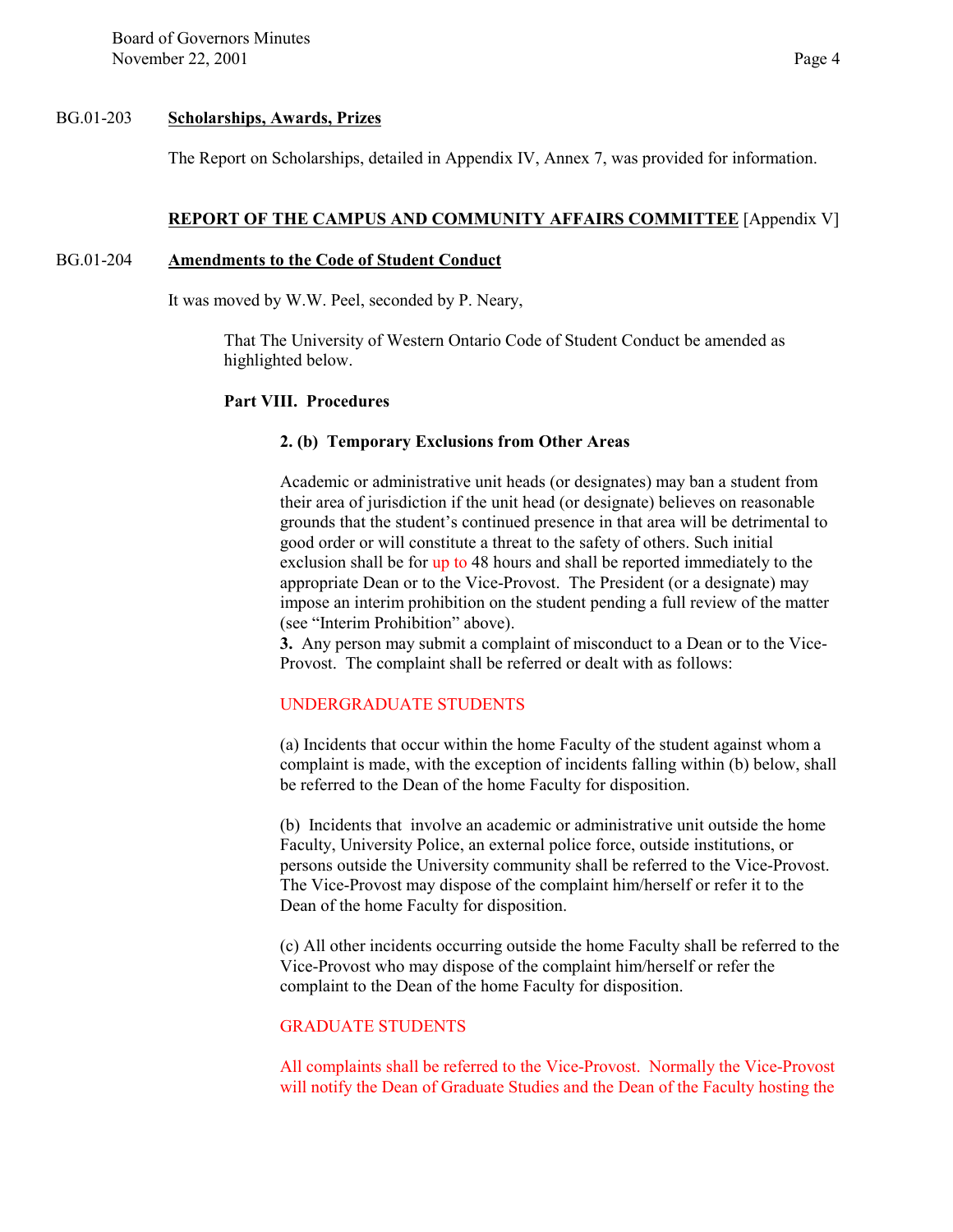student's graduate program (or in the case of a student in an interdisciplinary program, the Dean of the Faculty of the student's supervisor) of the complaint. The Vice-Provost may dispose of the complaint him/herself or refer the complaint to either of these Deans.

**9.** The decision of the Dean (Vice-Provost), with reasons, shall be communicated in writing to the student. If there is a finding of misconduct, a copy of the decision will be retained in the student's home Faculty (in the Faculty of Graduate Studies in the case of a graduate student) and in the Office of the Vice-Provost. A copy of the decision shall be provided on a need-to-know basis to administrative units (e.g., Office of the Registrar, University Police). The relevant Dean and/or the Vice-Provost is responsible for the implementation of any decision made under the Code.

## **IX. Transcripts and Registration**

**DELETE: 3.** Courses taken elsewhere during a period of suspension shall not be eligible for credit toward a degree at the University.

## **Part X. Appeals**

**9.** An Appeal Application will not be accepted by the Secretary of the Board of Governors if incomplete or not filed within the time period specified in section 58 above. Exceptions to the time limit for filing an appeal are at the discretion of the Chair of UDAC upon written application of the student. Appeal Application forms and further details on hearing procedures may be obtained from the University Secretariat, Room 290, Stevenson-Lawson Building.

**22.** The decision, with reasons, shall be filed with the Secretary of the Board of Governors and copies shall be sent to the parties to the proceedings as well as to others with a legitimate need to know (e.g., Office of the Registrar, University Police). If the appeal is denied, or if the sanction is varied, a copy of the decision shall be retained in the student's home Faculty (in the Faculty of Graduate Studies in the case of a graduate student) and in the Office of the Vice-Provost.

CARRIED by unanimous consent.

## **SENIOR OPERATIONS COMMITTEE** [Appendix VI]

## BG.01-205 **Board Membership**

It was moved by W.W. Peel, seconded by P. Neary,

That the Board of Governors reappoint Stephen Adams to the Board for a second fouryear term (ending February 28, 2006).

CARRIED by unanimous consent.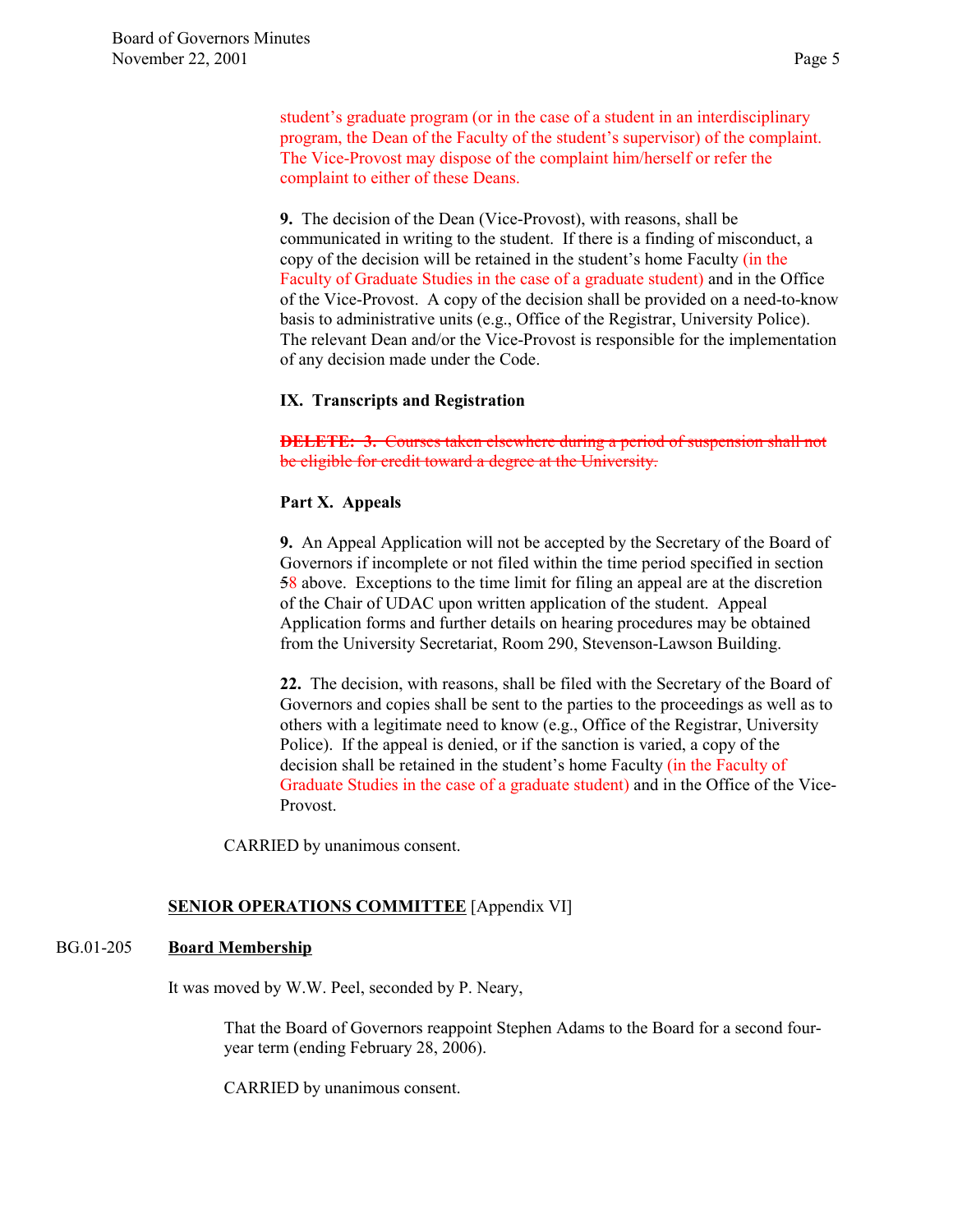#### BG.01-206 **Brescia University College**

It was moved by P. Neary, seconded by D. McDougall,

That the Board of Governors of the University advise the Principal and Council of Trustees of Brescia College that the University has no objection to the College adopting the name "Brescia University College" on the understanding that Brescia College/Brescia University College will not seek to acquire the power to grant degrees.

CARRIED

## BG.01-207 **Board Meeting Dates in 2003**

The Board of Governors will meet on the following dates in 2003:

January 30 May 1 (Budget) June 26 September 25 November 27

#### BG.01-208 **Appointments to Committees**

On behalf of the Board, the Senior Operations Committee has appointed new members to the following Committees:

Student Services Committee: Tom Vine (term to April 30, 2002)

Standing Committee on Campus Recreation: Tom Vine (term to November 1, 2002)

Robarts Research Institute Board of Directors: Dr. Carol Herbert, Dean of the Faculty of Medicine & Dentistry, has been nominated for reappointment to the Robarts Research Institute Board of Directors for a four-year term, November 2001 - November 2005.

## **REPORT OF THE ACADEMIC AND ADMINISTRATIVE STAFF PENSION BOARDS** [Appendix VII]

## BG.01-209 **Insurance Company Demutualization Proceeds**

It was moved by W.W. Peel, seconded by P. Neary,

That the proceeds resulting from demutualization of insurance companies with whom the University holds group annuity contracts be distributed directly to the annuitants for whom the annuity payments were established under the respective policies, based on the formula used to determine the demutualization entitlement.

CARRIED by unanimous consent.